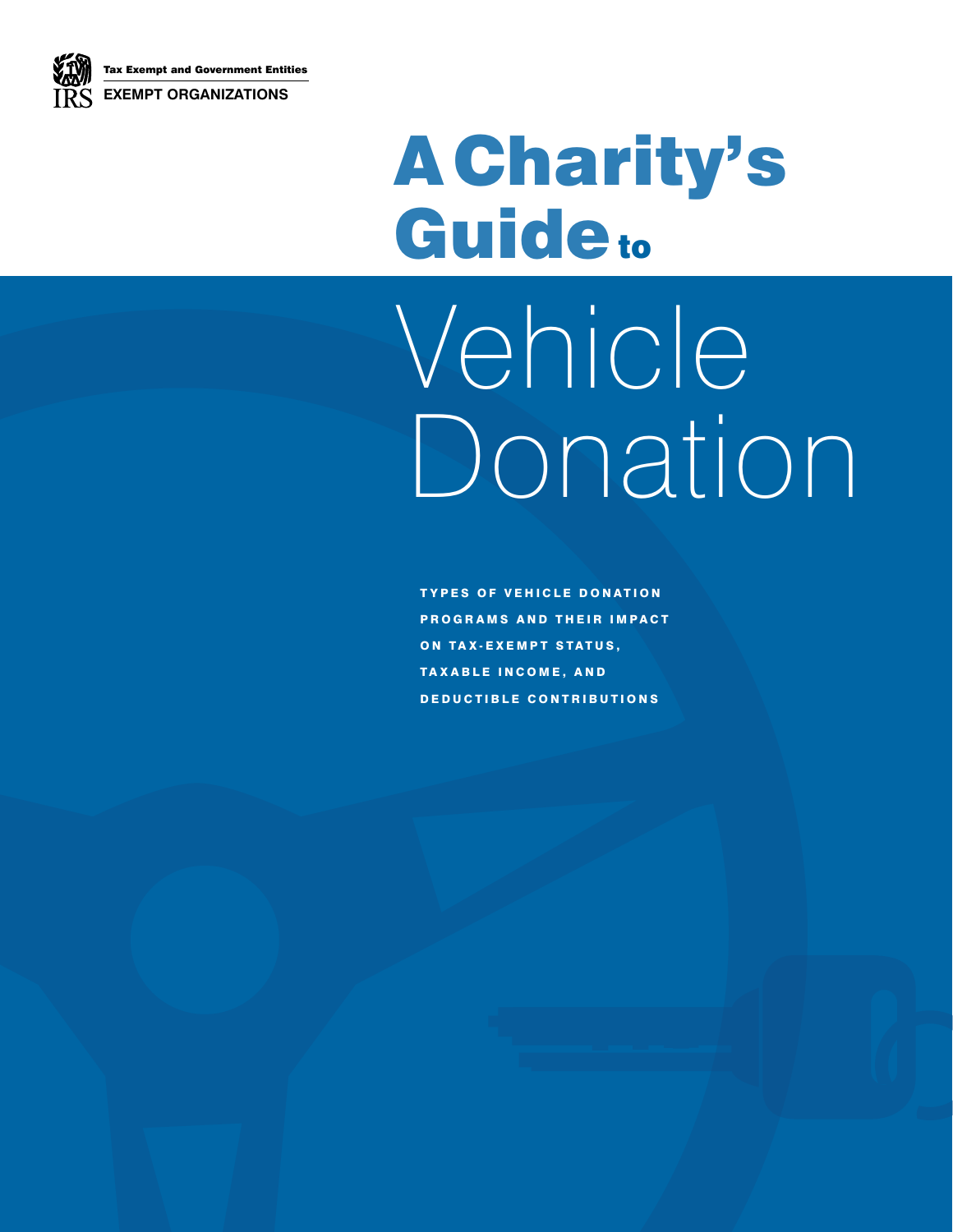# A Charity's Guide<sub>to</sub> Vehicle Donation

 C harities described in section 501(c)(3) of the Internal Revenue Code need funds to operate their charitable, educational, or other tax-exempt programs. These charities may choose from a number of fundraising activities for financial support. A popular fundraising program is the sale of donated vehicles.

Through this Publication 4302, the Internal Revenue Service (IRS) and state charity officials provide general guidelines for charities operating vehicle donation programs.

The information in this publication applies to the most common types of section 501(c)(3) organizations, commonly referred to as "charities."

A companion brochure, Publication 4303, *[A Donor's Guide to Vehicle Donations](http://www.irs.gov/pub/irs-pdf/p4303.pdf)*, provides guidelines for individuals who donate vehicles.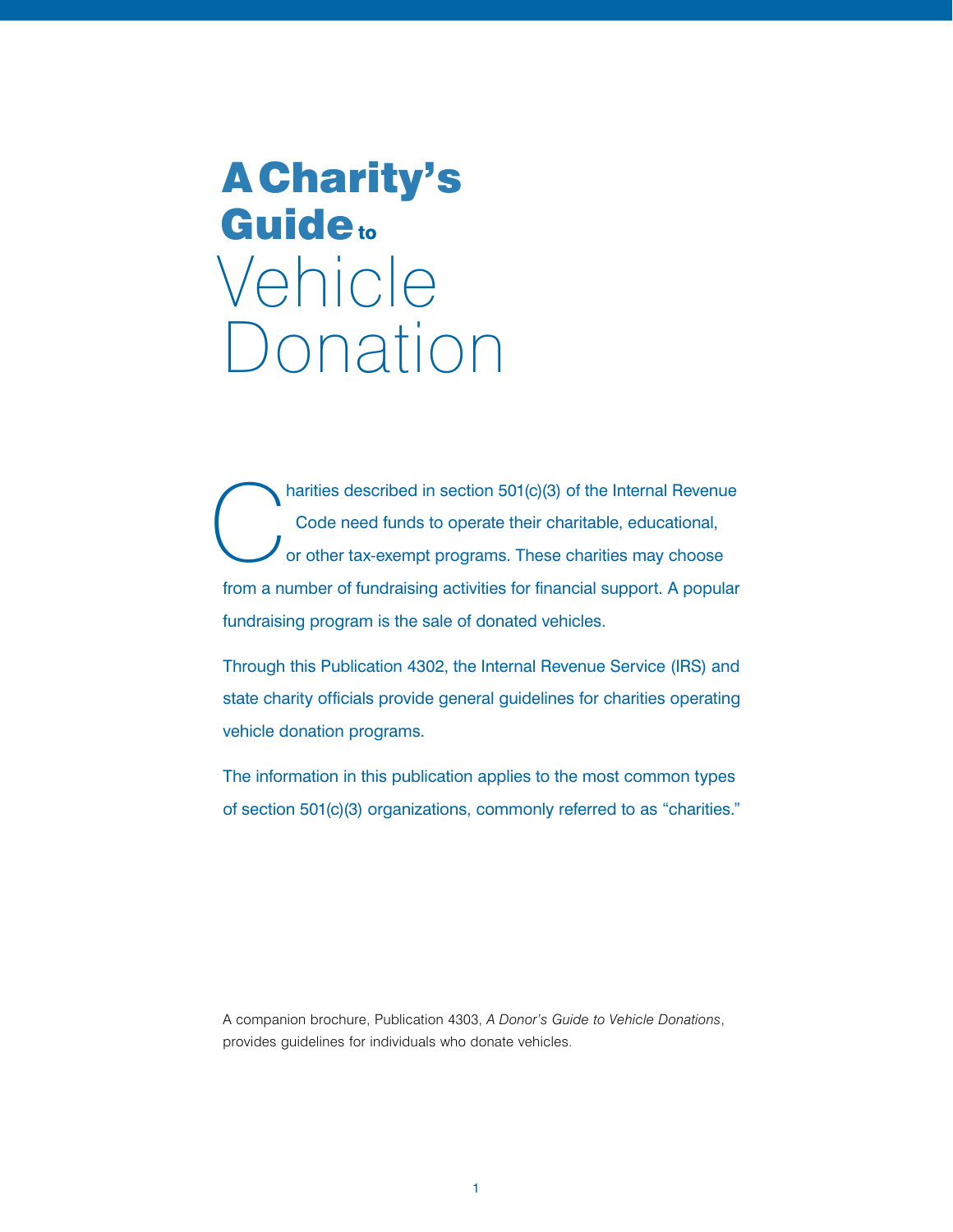# Vehicle Donation Programs and Tax-Exempt Status

A charity must be organized and operated exclusively for one or more exempt purposes described in section 501(c)(3). If a charity operates a vehicle donation program in a manner that confers improper benefits on private parties, the charity's exemption may be adversely affected. If the charity loses its exemption, its income is subject to tax, and it must file the appropriate federal income tax return (generally, Form 1120 for corporations or Form 1041 for trusts).

Vehicle donation programs generally fit one of the following descriptions:

#### Charity Operates Vehicle Donation Program\*

Generally, there should not be an adverse impact on a charity's tax-exempt status if it does any of the following with donated vehicles:

- sells the donated vehicles and uses the proceeds exclusively to fund its charitable programs,
- regularly uses the vehicles for a significant period of time to conduct activities that substantially further its charitable programs,
- sells the vehicles after it makes a material improvement to the vehicles and then uses the proceeds to exclusively further its charitable programs, or
- distributes the vehicles at a price significantly below fair market value to needy individuals in direct furtherance of its charitable purpose of relieving the poor and distressed or the underprivileged who are in need of a means of transportation.

 \*A charity must operate exclusively to further the charity's exempt purposes. A charity must not operate a vehicle donation program in a manner that improperly benefits private parties. For example, a charity should not sell vehicles on favorable terms to individuals who are not part of a charitable class, such as board members. Fees the charity pays an agent to operate the program must not exceed a reasonable amount. Activities such as these may have adverse tax consequences for both the charity and related parties.

#### Charity Hires Agent to Operate Vehicle Donation Program\*,

If the charity hires a private, for-profit entity as an agent to operate its vehicle donation program, the charity and the for-profit entity must establish an agency relationship that is valid under the applicable state law. Generally, an agency relationship will be established where the parties agree that the for-profit entity will act on the charity's behalf and that the for-profit entity's activities covered by the agreement are subject to the charity's oversight. Accordingly, the charity should actively monitor program operations and have the right to review all contracts, establish rules of conduct, choose or change program operators, approve of or change all advertising, and examine the program's books and records. If the charity follows these guidelines, the program should not jeopardize the charity's tax-exempt status.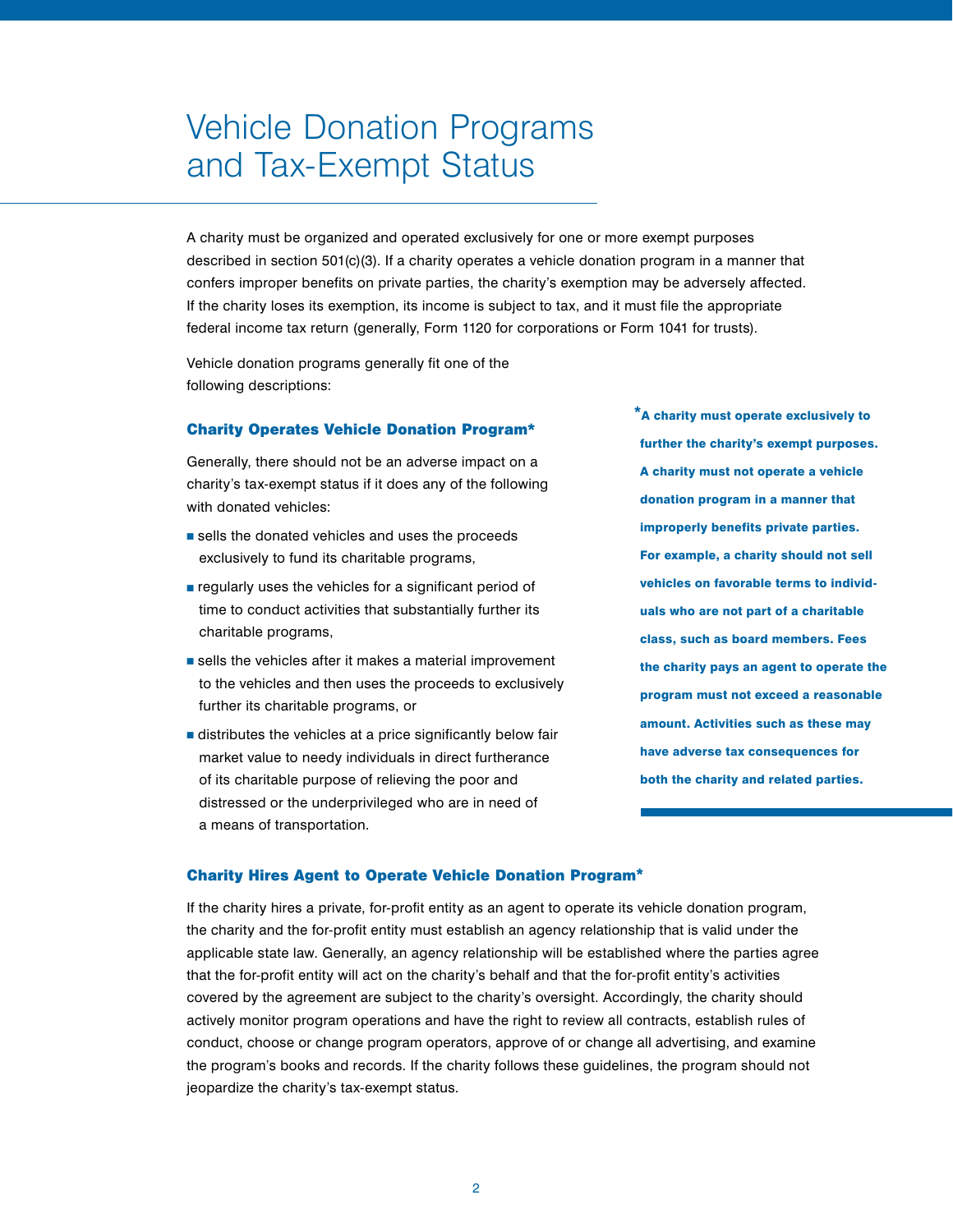#### For-Profit Entity Receives and Sells Vehicles Using Charity's Name,

In this program, the charity grants a for-profit entity the right to use the charity's name for the purpose of soliciting donations of used vehicles. The charity receives either a flat fee or a percentage of the proceeds from the sale of the vehicles to support its charitable programs. The charity has no control over the for-profit entity's activities.

*Unlike the preceding program*, the charity has not established an agency relationship with the for-profit entity that is valid under applicable state law; therefore, this program is not the charity's program. Because the for-profit entity is not an agent of the charity, the donors' contributions (transfers) are made to the for-profit entity, not the charity. A charity cannot license its right to receive tax-deductible contributions. The for-profit entity and the charity must not mislead the public by stating that contributions may be deductible (for example, by providing a written acknowledgment that the "contribution" is deductible). Misleading the public in this regard may expose the for-profit entity and the charity to adverse tax consequences.

# Written Acknowledgment of Donation

Donors contribute vehicles in order to support charity and benefit from the federal income tax deduction. A donor cannot deduct any single charitable contribution valued at \$250 or more unless the charity provides the donor with a contemporaneous written acknowledgment of the contribution. The information the charity must provide in the written acknowledgment depends upon what it does with the vehicle and on the claimed value of the vehicle.

#### Written Acknowledgment for Vehicle Contribution Deduction of More Than \$500,

If a donor contributes a vehicle and claims the value of the vehicle is more than \$500, the charity is required to provide a contemporaneous written acknowledgment to the donor, such as Form 1098-C, *[Contributions of Motor Vehicles, Boats, and Airplanes](http://www.irs.gov/pub/irs-pdf/f1098c.pdf)*. All acknowledgments must include the following information, plus information on what the charity did or intends to do with the vehicle:

- $\blacksquare$  the donor's name and taxpayer identification number,
- $\blacksquare$  the vehicle identification number,
- $\blacksquare$  the date of the contribution, and one of the following:
	- a statement that no goods or services were provided by the charity in return for the donation, if that was the case,
	- a description and good faith estimate of the value of goods or services, if any, that the charity provided in return for the donation, or ,
	- a statement that goods or services provided by the charity consisted entirely of intangible religious benefits, if that was the case.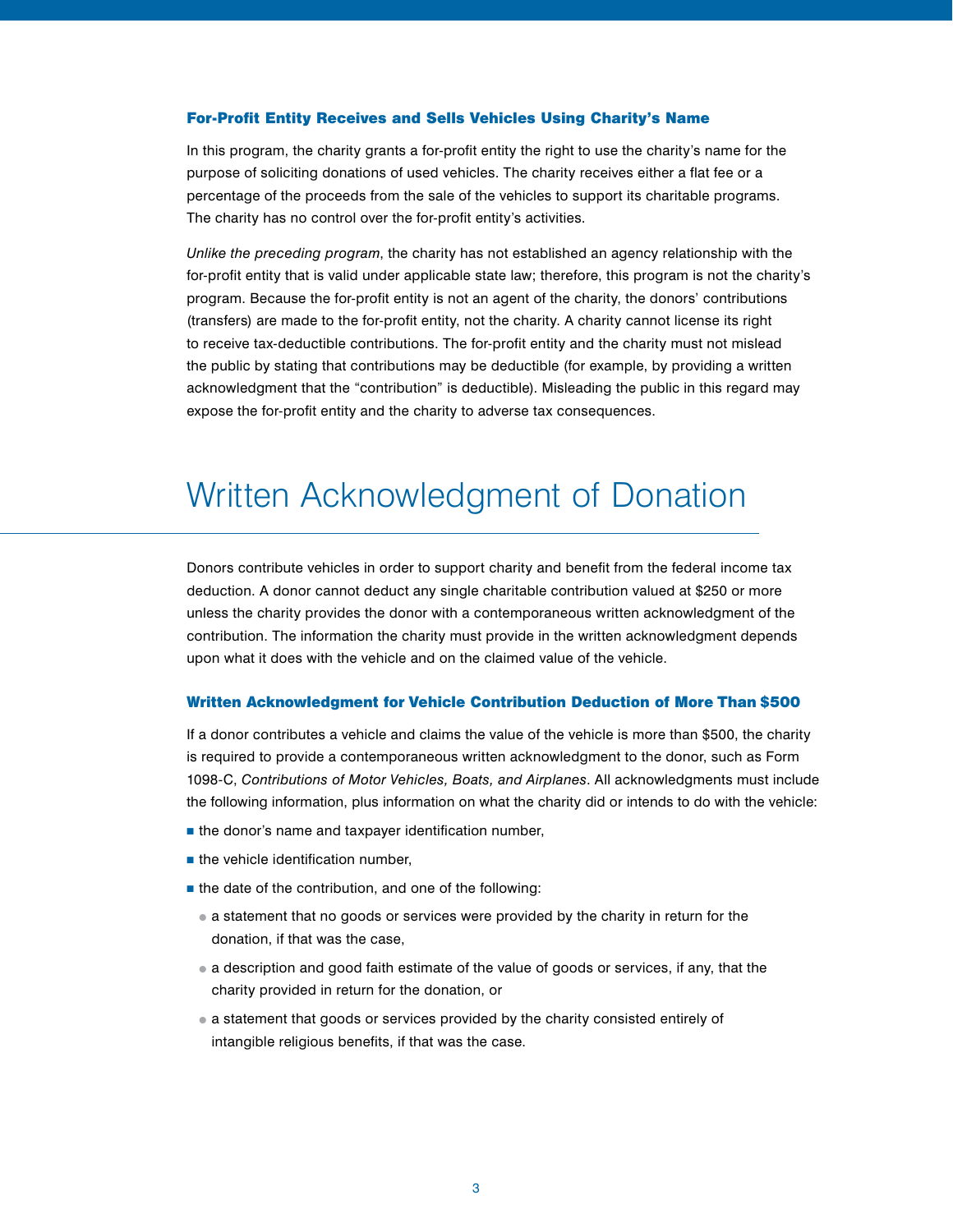**Charity Sells the Vehicle —** If the charity sells the vehicle for more than \$500, in addition to the information required for all acknowledgments, the contemporaneous written acknowledgment must include:

- a statement certifying that the vehicle was sold in an arm's length transaction between unrelated parties,
- $\blacksquare$  the date the vehicle was sold,
- the gross proceeds received from the sale, and
- a statement that the donor's deduction may not exceed the gross proceeds from the sale.

However, if the gross proceeds from the sale are \$500 or less, the charity should not provide a written acknowledgment based on these rules. Instead see **Written Acknowledgment for Vehicle Contribution Deduction of \$500 or Less** on page 7.

#### **CAUTION**

A donor cannot claim a deduction for more than \$500 if the acknowledgment provided by the charity does not contain the donor's taxpayer identification number. If a donor fails to provide his or her taxpayer identification number to the charity, follow the rules under *Written Acknowledgment for Vehicle Contribution Deduction of \$500 or Less,* page 7.

**Charity Intends a Significant Intervening Use of the Vehicle —** If the charity intends to make a significant intervening use (defined below) of the vehicle, in addition to the information required for all acknowledgments, the contemporaneous written acknowledgment must include:

- a statement certifying that the charity intends to make a significant intervening use of the donated vehicle,
- a detailed statement of the intended use,
- a detailed statement of the duration of that use, and
- a certification that the vehicle will not be sold before completion of the use.

*Significant Intervening Use –* To qualify as significant intervening use, the charity must actually use the vehicle to substantially further its regularly conducted activities, and the use must be considerable. There is no significant intervening use if the charity's use is incidental or not intended at the time of the contribution. In addition, significant intervening use does not include use of the vehicle to provide training in general business skills, such as marketing and sales. Whether a use qualifies as significant intervening use depends on its nature, extent, frequency, and duration.

EXAMPLE 1: An individual donates a used van to a charity that delivers meals to needy individuals. The charity only uses the vehicle a few times to deliver meals and then sells the vehicle. Because the charity's use was infrequent and incidental, it does not qualify as significant intervening use.

EXAMPLE 2: The facts are the same as in Example 1, except that the charity uses the van to deliver meals every day for one year. This use qualifies because it is significant and substantially furthers the charity's regularly conducted activity of delivering meals to needy individuals.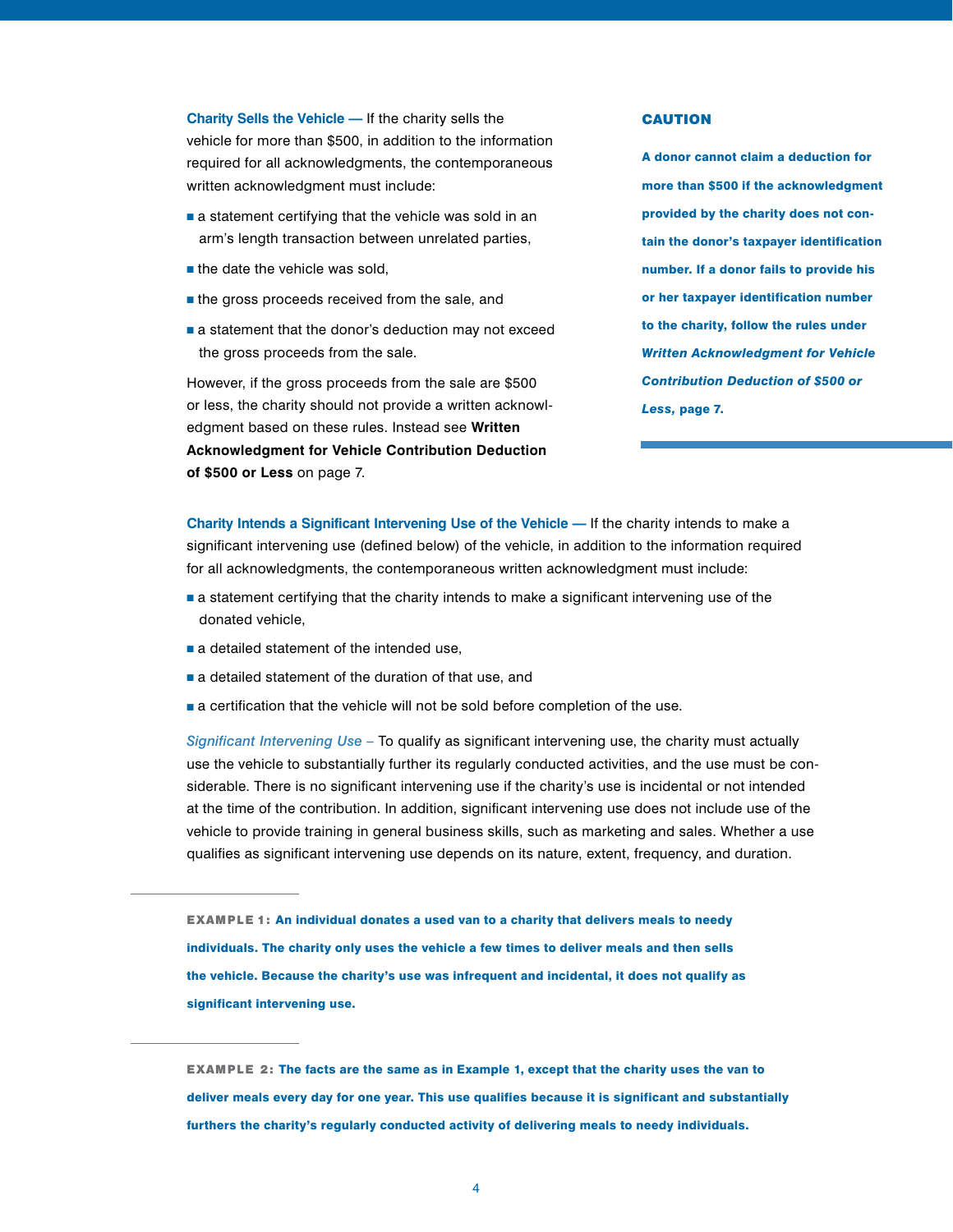EXAMPLE 3: The facts are the same as in Example 1, except that the charity drives the van a total of 10,000 miles over a 1-year period to deliver meals to needy individuals. This use qualifies because it is significant and substantially furthers the charity's regularly conducted activity of delivering meals to needy individuals.

**Charity Intends to Make a Material Improvement to the Vehicle —** If the charity intends to make a material improvement (defined below) to the vehicle, in addition to the information required for all acknowledgments, the contemporaneous written acknowledgment must include:

- a statement that the charity intends to make a material improvement to the donated vehicle,
- a detailed description of the intended material improvement, and
- a certification that the vehicle will not be sold before completion of the improvement.

*Material Improvement –* A material improvement includes a major repair or improvement that results in a significant increase in the vehicle's value. Cleaning, minor repairs, and routine maintenance are not material improvements. In addition, a material improvement to the vehicle will not qualify if the improvement was funded by an additional payment from the donor.

Material improvements do not include:

- application of paint or other types of finishes (such as rustproofing or wax),
- removal of dents and scratches,
- cleaning or repair of upholstery, and
- installation of theft deterrent devices.

**Charity Intends to Give or Sell the Vehicle to a Needy Individual —** If a charity, whose purpose is relieving the poor and distressed or the underprivileged who are in need of a means of transportation intends to give or sell the vehicle to a needy individual at a price significantly below fair market value, in addition to the information required for all acknowledgments, the acknowledgment must certify:

- that the charity intends to give or sell the vehicle to a needy individual at a price significantly below fair market value, and,
- that the gift or sale is in direct furtherance of the charity's charitable purpose of relieving the poor and distressed or the underprivileged who are in need of a means of transportation.

However, if the charity merely applies the proceeds from the sale of the vehicle to a needy individual for any charitable purpose, the sale is not in direct furtherance of the charity's charitable purpose. In addition, the sale of a donated vehicle at auction does not qualify as a sale to a needy individual at a price significantly below fair market value; instead the rules above under **Charity Sells the Vehicle**, page 4, apply.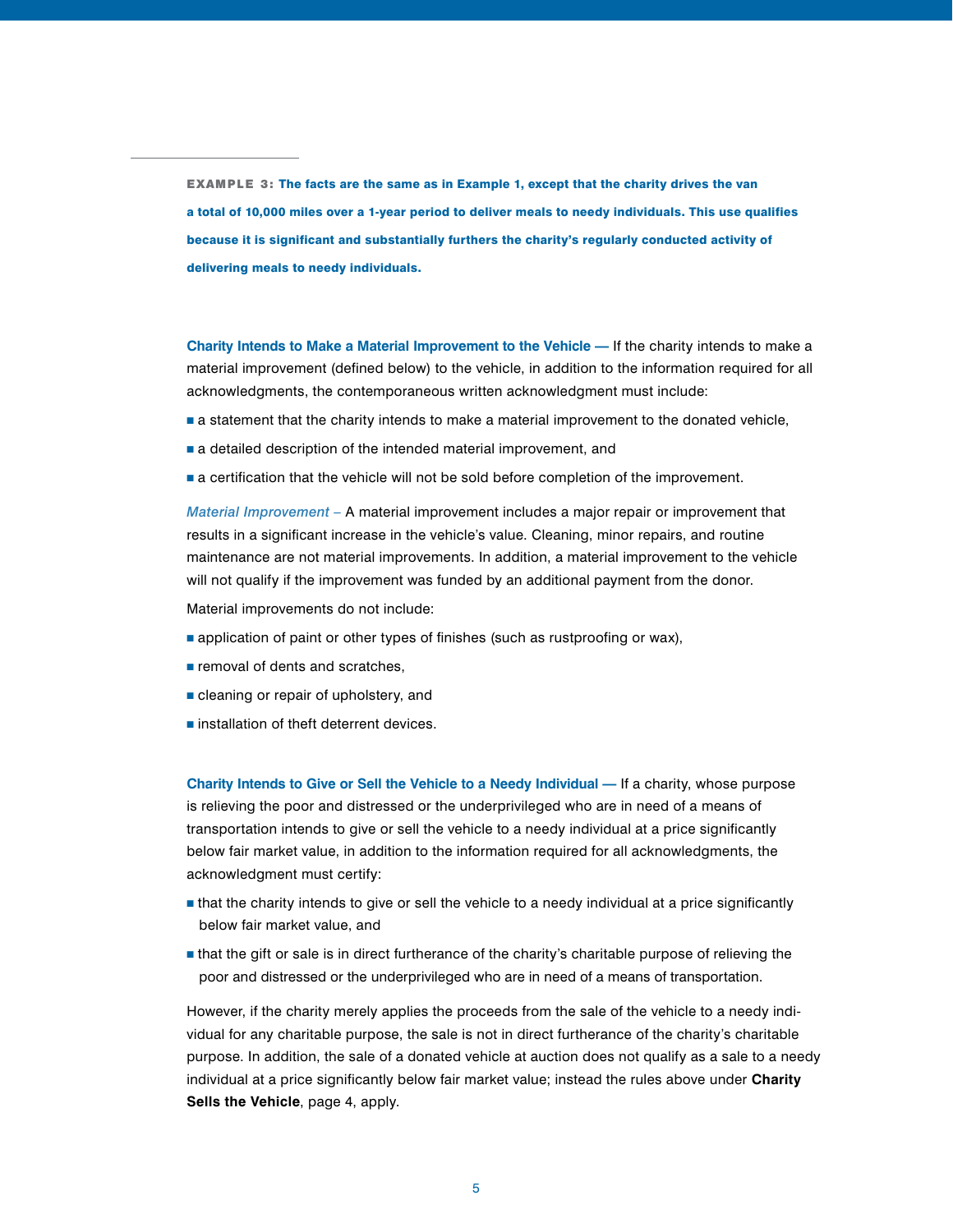**Time and Manner of Providing Acknowledgment to the Donor —** The charity must provide the written acknowledgment to the donor within 30 days from the date of the vehicle's sale. This does not mean the charity must sell the vehicle in the year it receives it. For example, if a charity receives a donated vehicle on December 31, Year 1, and sells the vehicle on January 15, Year 2, the acknowledgment is due by February 14, Year 2. If the charity intends to make a significant intervening use of or material improvement to the vehicle, or if it intends to sell or give the vehicle to a needy individual at a price significantly below fair market value, the acknowledgment is due within 30 days from the date of the contribution. The charity may use [Form 1098-C,](http://www.irs.gov/pub/irs-pdf/f1098c.pdf) *Contributions [of Motor Vehicles, Boats, and Airplanes](http://www.irs.gov/pub/irs-pdf/f1098c.pdf)*, as acknowledgment or provide its own statement containing the information described above.

**Time and Manner of Providing Acknowledgment to the IRS —** A charity must report the information contained in the contemporaneous written acknowledgment to the IRS on Form 1098-C. Form 1098-C is due by February 28 (March 31 if filing electronically) of the year following the year in which the charity provides the acknowledgment to the donor.

**Penalties —** For a written acknowledgment of a vehicle contribution deduction of more than \$500, a penalty applies if a charity knowingly furnishes the donor with a false or fraudulent acknowledgment, or knowingly fails to furnish an acknowledgment with the required information. In the case of an acknowledgment related to the sale of a vehicle, the penalty is either the gross proceeds from the sale or the product of the highest tax rate (currently 35 percent) and the sales price stated on the acknowledgment, whichever amount is greater. In the case of an acknowledgment that is not based on gross proceeds, the penalty is either \$5,000 or the product of the highest tax rate (currently 35 percent) and the claimed value of the vehicle, whichever amount is greater.

EXAMPLE 1: A charity that delivers food and other needed goods to the rural poor in remote locations receives a donation of a subcompact car that has been driven more than 100,000 miles. The charity needs three large vehicles suitable for delivering heavy loads across rugged terrain. The subcompact is not suitable for the charity's use. The charity provides an acknowledgment to the donor falsely certifying that it intends to make significant intervening use of the car. Based on this acknowledgment, the donor claims a deduction of \$2,300, the fair market value of the car. The charity is subject to a penalty for knowingly furnishing a false or fraudulent acknowledgment to the donor. The amount of the penalty is \$5,000, because that amount is greater than \$805, the product of the claimed value (\$2,300) and 35 percent.

EXAMPLE 2: The charity receives a donation of a qualified vehicle and sells it without any significant intervening use or material improvement. The gross proceeds from the sale are \$300, but the charity provides the donor with an acknowledgment that states that the gross proceeds were \$1,000. The charity is subject to a penalty for knowingly furnishing a false or fraudulent acknowledgment to the donor. The amount of the penalty is \$350, the product of the sales price stated in the acknowledgment (\$1,000) and 35 percent, because that amount is greater than the gross proceeds from the sale of the vehicle (\$300).

6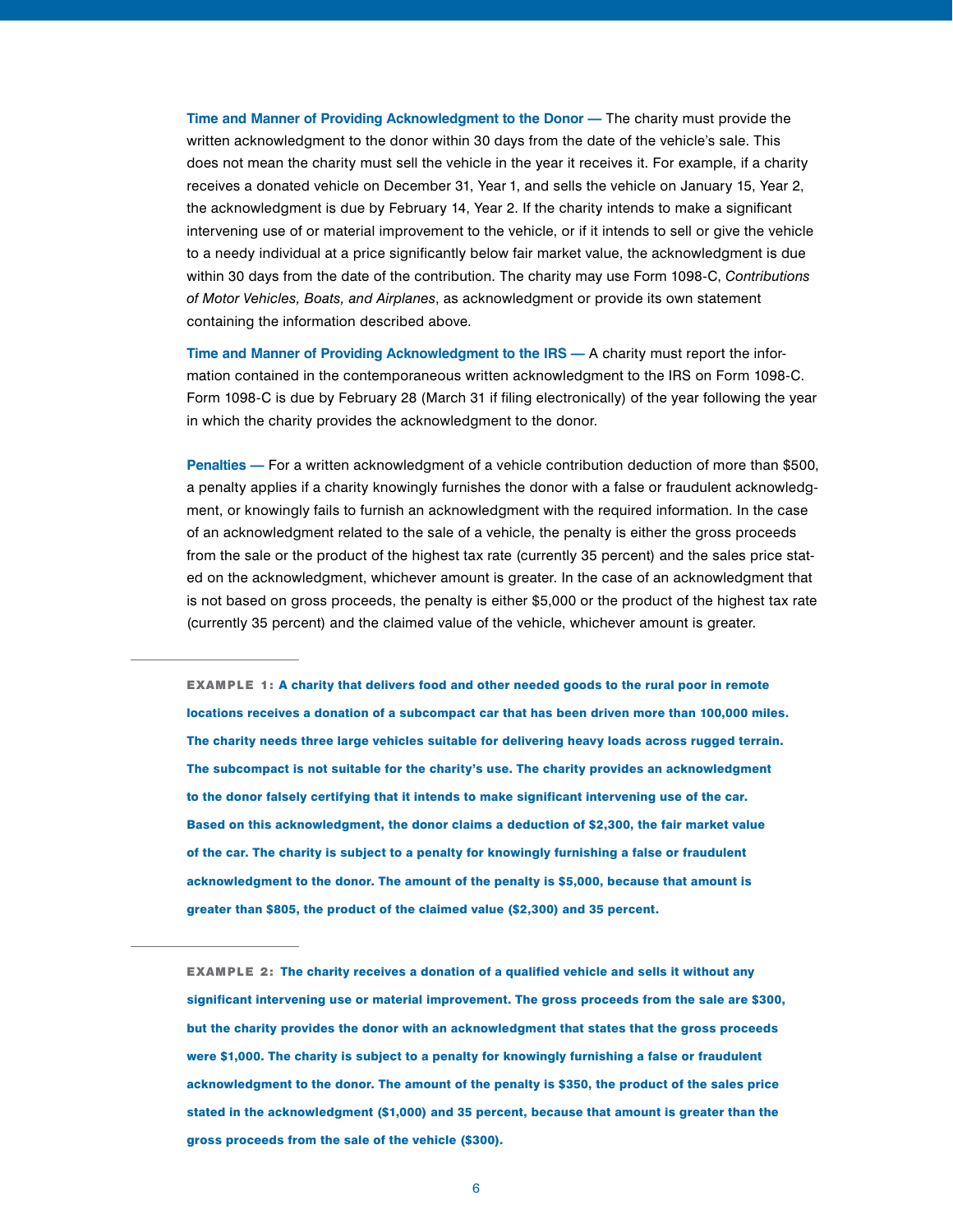#### Written Acknowledgment for Vehicle Contribution Deduction of \$500 or Less

If a donor is claiming a charitable contribution deduction of at least \$250 but not more than \$500 for the vehicle, the acknowledgment must include the name of the charity, a description (but not value) of the vehicle, and one of the following:

- a statement that no goods or services were provided by the charity in return for the donation, if that was the case,
- a description and good faith estimate of the value of goods or services, if any, that the charity provided in return for the donation, or
- a statement that goods or services provided by the charity consisted entirely of intangible religious benefits, if that was the case.

**Time and Manner of Providing Acknowledgment to the Donor —** For the written acknowledgment to be considered contemporaneous, a donor must receive the acknowledgment by the earlier of: the date on which the donor files his or her individual federal income tax return for the year of the contribution; or the due date (including extensions) of the return. A charity may use Form 1098-C as the acknowledgment or provide its own statement that includes the information described above. If the charity uses Form 1098-C, only provide Copy C to the donor and be sure to check the box that states that the donor may not claim a deduction of more than \$500. The charity should not file Copy A with the IRS. A charity can provide either a paper copy of the acknowledgment to the donor, or an electronic acknowledgment, such as an email addressed to the donor.

### Filing and Disclosure Requirements,

#### Form 990 Series (Annual Information Return) and the e-Postcard (Annual Electronic Notice),

Most charities must file an annual information return in the Form 990 series (990, 990-EZ, or 990-PF, with required schedules), disclosing information about the charity's revenue, expenses, activities, and financial position. Most small charities that are not required to file Form 990 or 990-EZ, must file an annual electronic notice known as the e-Postcard or Form 990N. See IRS Publication 557, *[Tax Exempt Status for Your Organization](http://www.irs.gov/pub/irs-pdf/p557.pdf)*, the instructions to the annual information returns and the Charities and Non-Profits page of IRS.gov for further information.

#### **Form 1098-C**

The charity must file Copy A of Form 1098-C with the IRS to report the information contained in a contemporaneous written acknowledgment for a vehicle contribution with a claimed value of more than \$500. Form 1098-C is due by February 28 (March 31 if filing electronically) of the year following the year in which the charity provides the acknowledgment to the donor.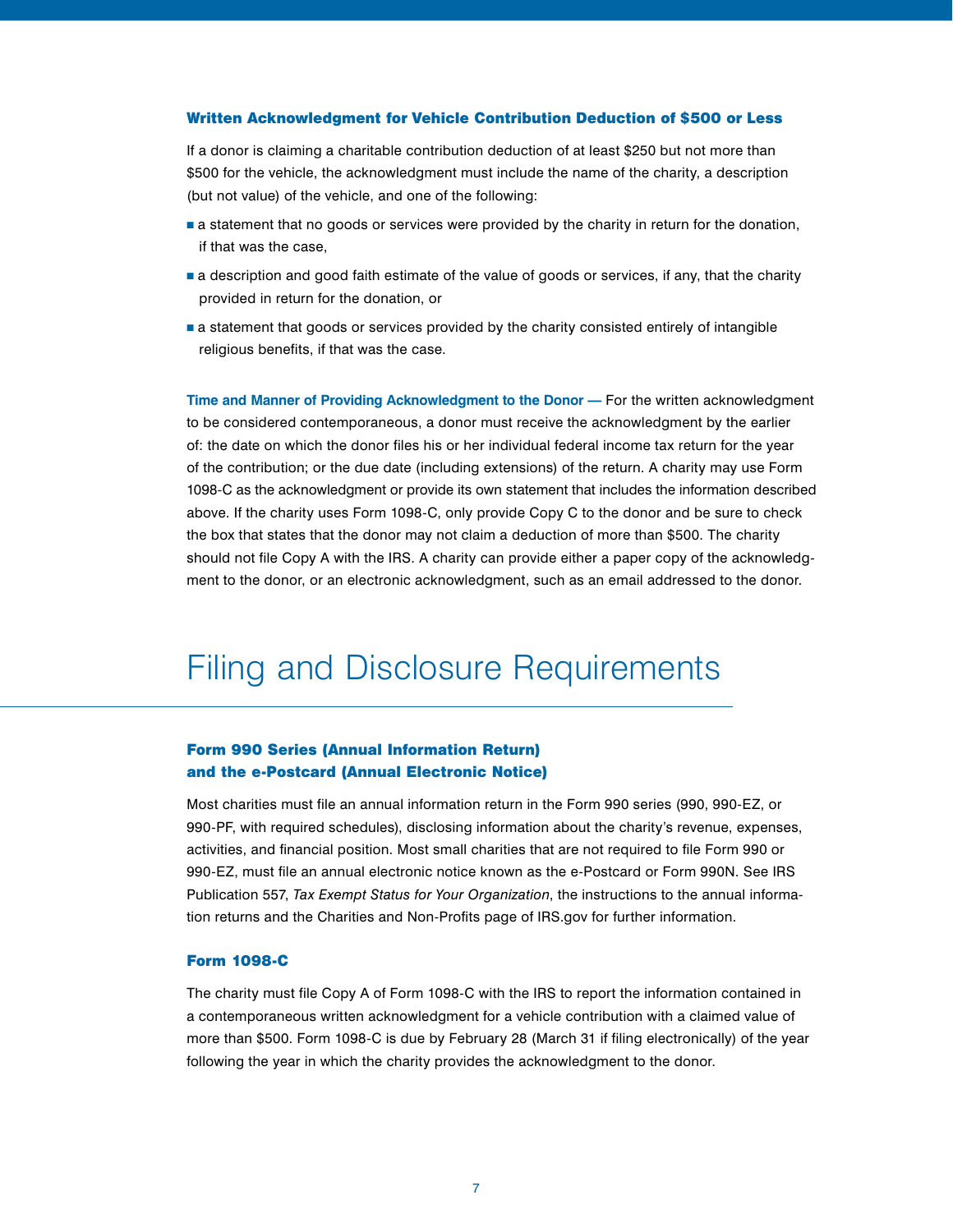Filing Form 1098-C does not relieve the charity of its obligation to report information about the disposition of a donated vehicle on Form 8282, *Donee Information Return*. For more information, see **Forms 8282 and 8283** below.

If the charity uses Form 1098-C as the acknowledgment for a vehicle contribution deduction of \$500 or less, only provide Copy C to the donor and be sure to check the box that states that the donor may not claim a deduction of more than \$500. The charity should not file Copy A with the IRS.

#### Forms 8282 and 8283,

A donor must file Form 8283, *[Noncash Charitable Contributions](http://www.irs.gov/pub/irs-pdf/f8283.pdf)*, to report information about noncash charitable contributions if deductions for all noncash gifts during the year exceed \$500.

If the contribution deduction is over \$5,000, the donor must complete Section B of Form 8283, and an authorized official of the charity must complete a portion of the form and sign it. The donor must give the charity a copy of Section B. A charity required to sign Form 8283 for receipt of a vehicle must file Form 8282, *[Donee Information Return](http://www.irs.gov/pub/irs-pdf/f8282.pdf)*, if it sells or otherwise disposes of the vehicle within three years after the date it received the vehicle. This form must be filed within 125 days after the charity disposes of the vehicle. This form requires the charity to identify the donor, the charity, and the amount the charity received upon disposition of the vehicle. The charity must give the donor a copy of the completed Form 8282.

#### **Written Statements Disclosing Quid Pro Quo Contributions**

If a charity provides goods or services in exchange for property valued at over \$75, it must provide the donor a written statement. See Publication 1771, *[Charitable Contributions –](http://www.irs.gov/pub/irs-pdf/p1771.pdf)  [Substantiation and Disclosure Requirements](http://www.irs.gov/pub/irs-pdf/p1771.pdf)*, for more information about written statements disclosing *quid pro quo* contributions.

## State Law Requirements – Vehicle Title,

Charities and their fundraisers are subject to state law requirements relating to titling of vehicles and transfers of title. Generally, state charity officials recommend that the donor take responsibility for transfer of title to ensure termination of liability for the vehicle. In most states, this involves filing a form with the state motor vehicle department, which states that the vehicle has been donated. Before donating the vehicle, the donor should remove the license plates, unless state law requires otherwise. This will help avoid any liability problems after the vehicle is transferred.